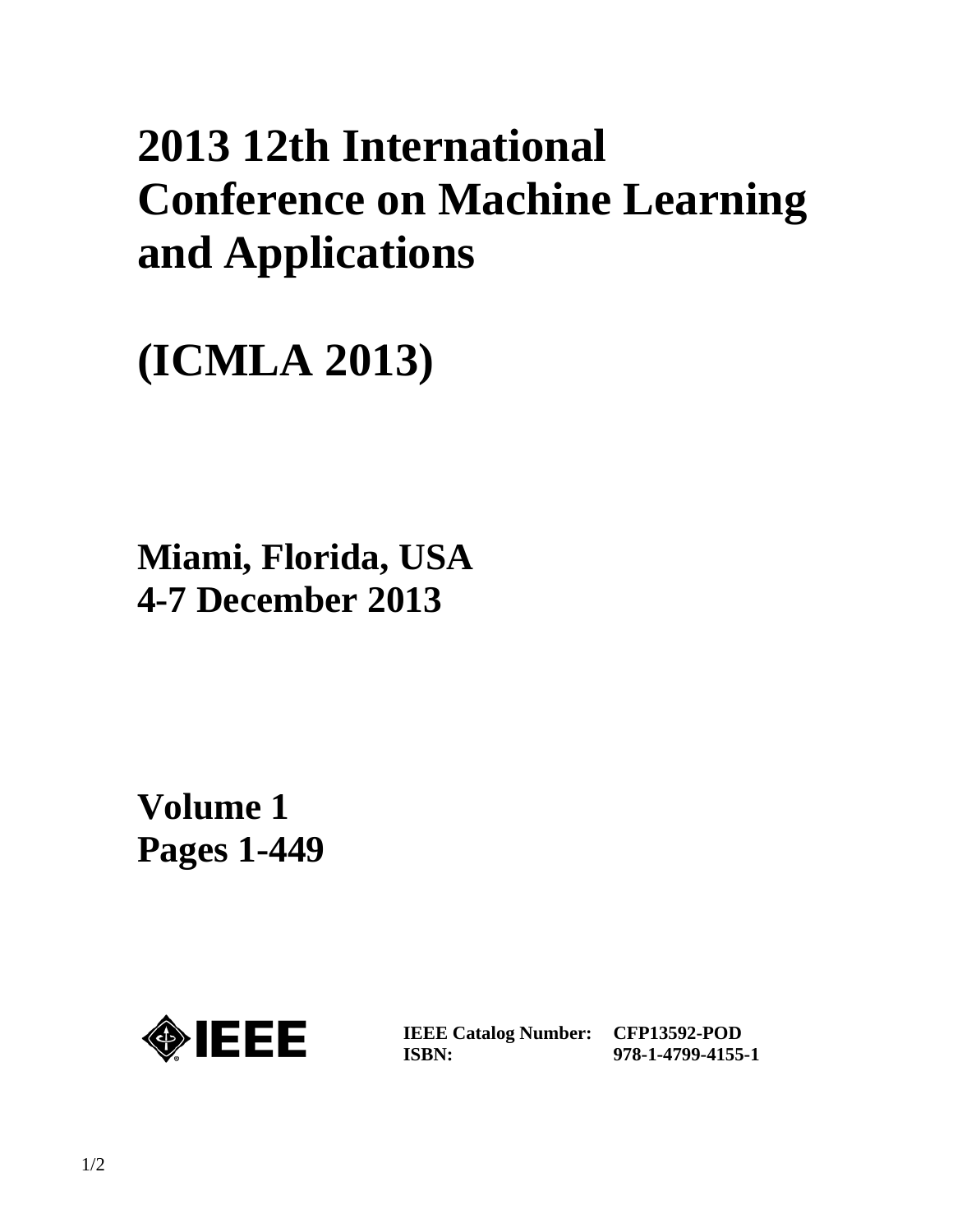# 2013 12th International Conference on Machine Learning and Applications

# ICMLA 2013

# Table of Contents

# Volume - 1

### Ensemble-Based Methods I

| Ecosembles: A Rapidly Deployable Image Classification System Using |
|--------------------------------------------------------------------|
|                                                                    |
| Adrian Rosebrock, Tim Oates, and Jesus Caban                       |
| Adam Drake and Dan Ventura                                         |
| Madalina Fiterau and Artur Dubrawski                               |
| Carlos A. Quintero and Fernando Lozano                             |

### Ensemble-Based Methods II

| Improving Software Quality Estimation by Combining Boosting and Feature |  |
|-------------------------------------------------------------------------|--|
|                                                                         |  |
| Kehan Gao, Taghi Khoshgoftaar, and Amri Napolitano                      |  |
| I. Chhbil, M. Elati, C. Rouveirol, and G. Santini                       |  |
| Cailing Dong and Bin Zhou                                               |  |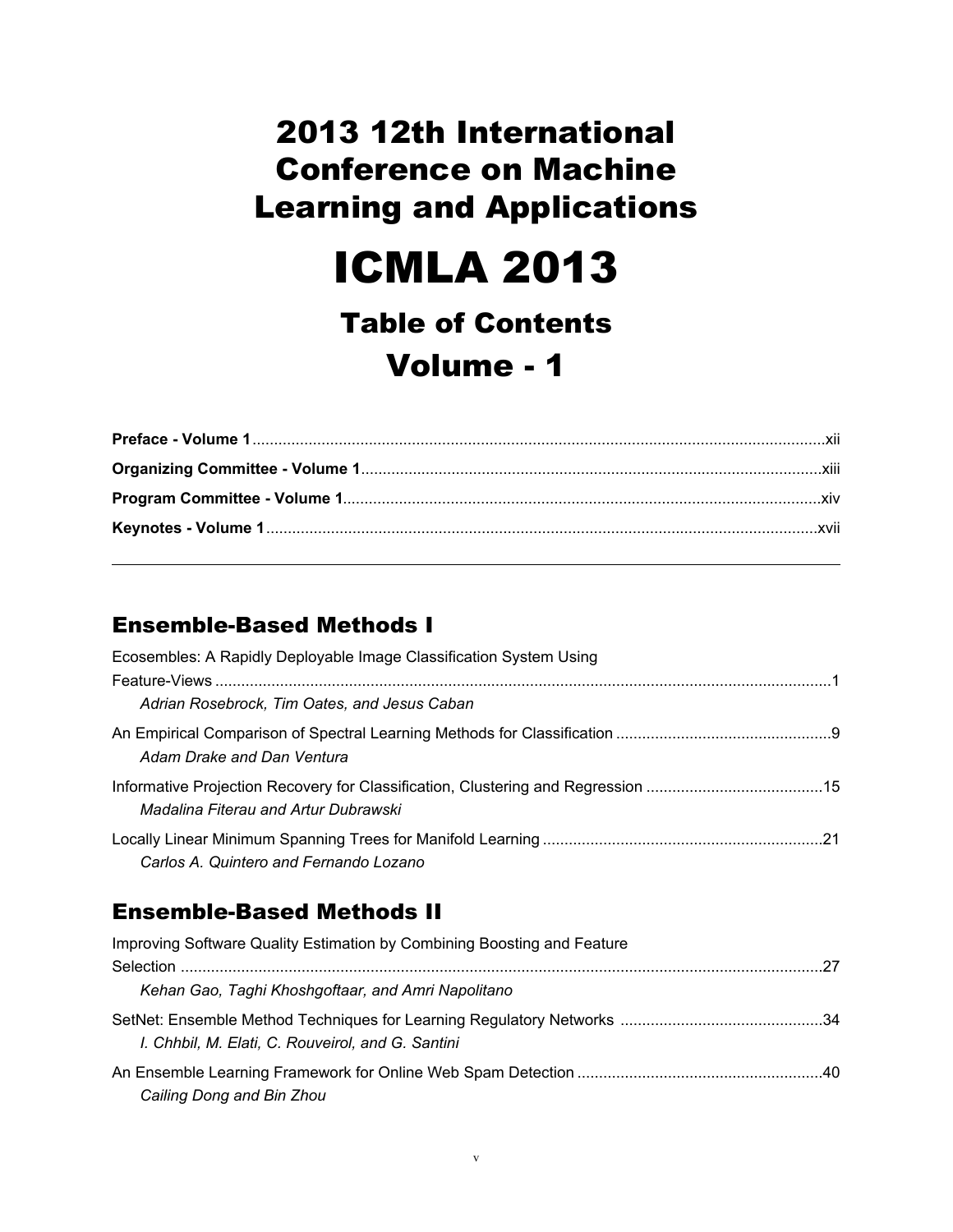| Rot-SiLA: A Novel Ensemble Classification Approach Based on Rotation |  |
|----------------------------------------------------------------------|--|
|                                                                      |  |
| Muhammad Shaheryar, Mehrosh Khalid, and Ali Mustafa Qamar            |  |

### Kernel-Based Methods

| Distributed Kernel Matrix Approximation and Implementation Using Message |  |
|--------------------------------------------------------------------------|--|
|                                                                          |  |
| Taher A. Dameh, Wael Abd-Almageed, and Mohamed Hefeeda                   |  |
| Approximate I-Fold Cross-Validation with Least Squares SVM and Kernel    |  |
|                                                                          |  |
| Richard E. Edwards, Hao Zhang, Lynne E. Parker, and Joshua R. New        |  |
|                                                                          |  |
| Cecille Freeman, Dana Kulic, and Otman Basir                             |  |
|                                                                          |  |
| Yinan Yu, Tomas Mckelvey, and S.Y. Kung                                  |  |

# Supervised Learning Methods I

| INDIC: Improved Non-intrusive Load Monitoring Using Load Division                                                                                                             |  |
|-------------------------------------------------------------------------------------------------------------------------------------------------------------------------------|--|
| Nipun Batra, Haimonti Dutta, and Amarjeet Singh                                                                                                                               |  |
| Shashank Srikant and Varun Aggarwal                                                                                                                                           |  |
| Zhemin Zhu, Djoerd Hiemstra, Peter Apers, and Andreas Wombacher                                                                                                               |  |
| Applying Machine Learning and Audio Analysis Techniques to Insect<br>Diego F. Silva, Vinícius M.A. De Souza, Gustavo E.A.P.A. Batista,<br>Eamonn Keogh, and Daniel P.W. Ellis |  |
| How Learning Enables Intelligence Analysts to Rapidly Develop Practical<br>Gheorghe Tecuci, Mihai Boicu, Dorin Marcu, and David Schum                                         |  |

# Supervised Learning Methods II

| Learning Decision Trees from Uncertain Data with an Evidential EM Approach 111 |  |
|--------------------------------------------------------------------------------|--|
| Nicolas Sutton-Charani, Sébastien Destercke, and Thierry Denoeux               |  |
| A Sequential Testing Procedure for Multiple Change-Point Detection in          |  |
|                                                                                |  |
| Nicolas Cheifetz, Allou Samé, Patrice Aknin, Emmanuel De Verdalle,             |  |
| and Damien Chenu                                                               |  |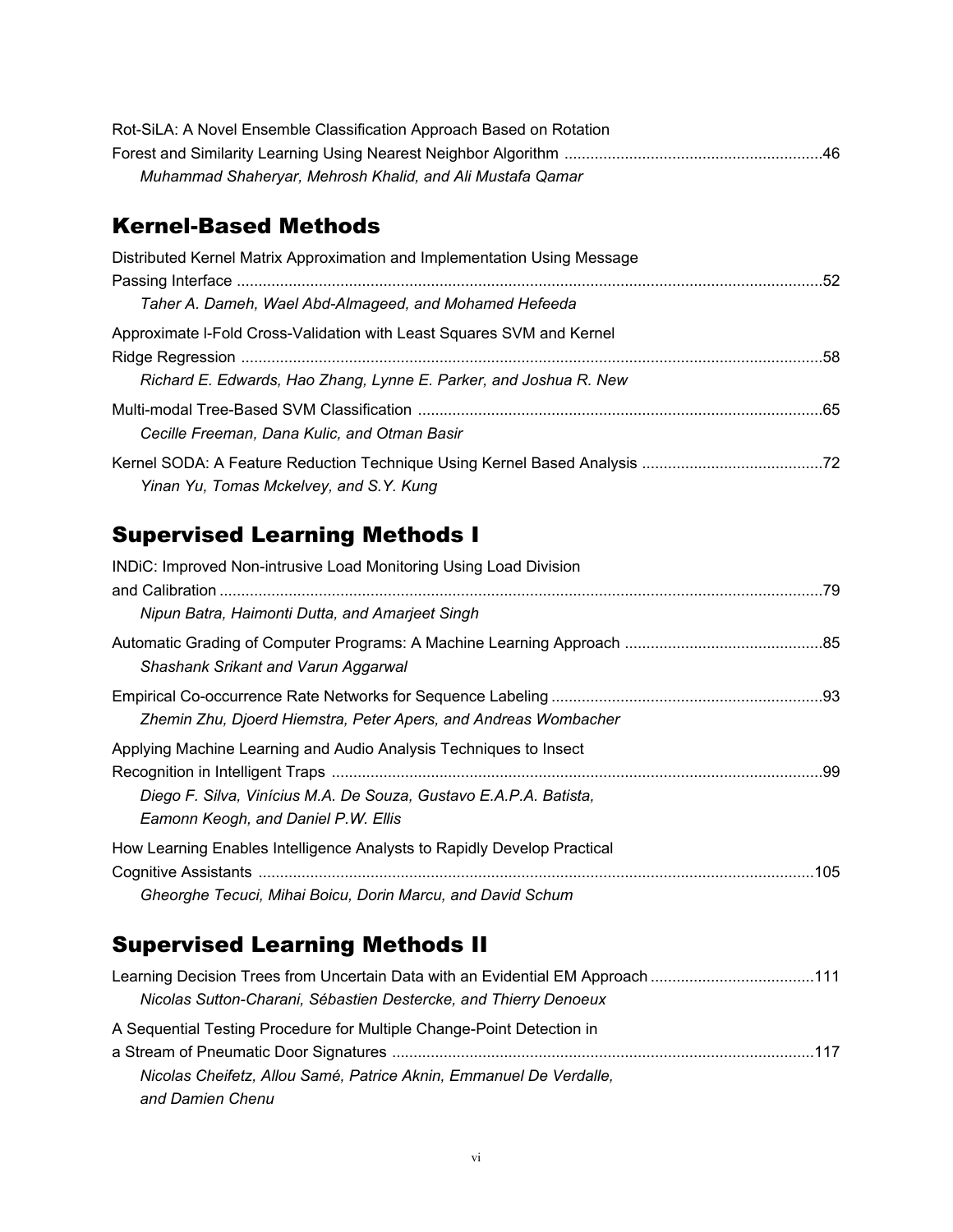| Simone Filice, Danilo Croce, Roberto Basili, and Fabio Massimo Zanzotto |  |
|-------------------------------------------------------------------------|--|

#### Machine Learning in Bioinformatics and Computational Biology I

| Mingon Kang, Shuo Li, Dongchul Kim, Chunyu Liu, Baoju Zhang, Xiaoyong Wu,<br>and Jean Gao                                                               |  |
|---------------------------------------------------------------------------------------------------------------------------------------------------------|--|
| Blood Glucose Level Prediction Using Physiological Models and Support<br>Razvan Bunescu, Nigel Struble, Cindy Marling, Jay Shubrook, and Frank Schwartz |  |
| Haishan Liu, Dejing Dou, Ruoming Jin, Paea Lependu, and Nigam Shah                                                                                      |  |
| A Fast Multi-component Latent Variable Regression Framework<br>Shuo Li, James O. Nyagilo, Digant P. Dave, Baoju Zhang, Xiaoyong Wu,<br>and Jean Gao     |  |

### Machine Learning in Bioinformatics and Computational Biology II

| A Comparative Study of Food Intake Detection Using Artificial Neural Network                                                                          |  |
|-------------------------------------------------------------------------------------------------------------------------------------------------------|--|
| Muhammad Farooq, Juan M. Fontana, Akua F. Boateng, Megan A. Mccrory,<br>and Edward Sazonov                                                            |  |
| Random Forest with 200 Selected Features: An Optimal Model<br>Randall Wald, Taghi Khoshgoftaar, David J. Dittman, and Amri Napolitano                 |  |
| Zebrafish Larva Locomotor Activity Analysis Using Machine Learning<br>Hao Zhang, Scott C. Lenaghan, Michelle H. Connolly, and Lynne E. Parker         |  |
| Machine Learning Techniques for LV Wall Motion Classification Based<br>Juan Mantilla, Mireille Garreau, Jean-Jacques Bellanger, and José Luis Paredes |  |

### **Clustering**

| Variable-Length Protein Sequence Motif Extraction Using |  |
|---------------------------------------------------------|--|
|                                                         |  |
| Cody Hudson and Bernard Chen                            |  |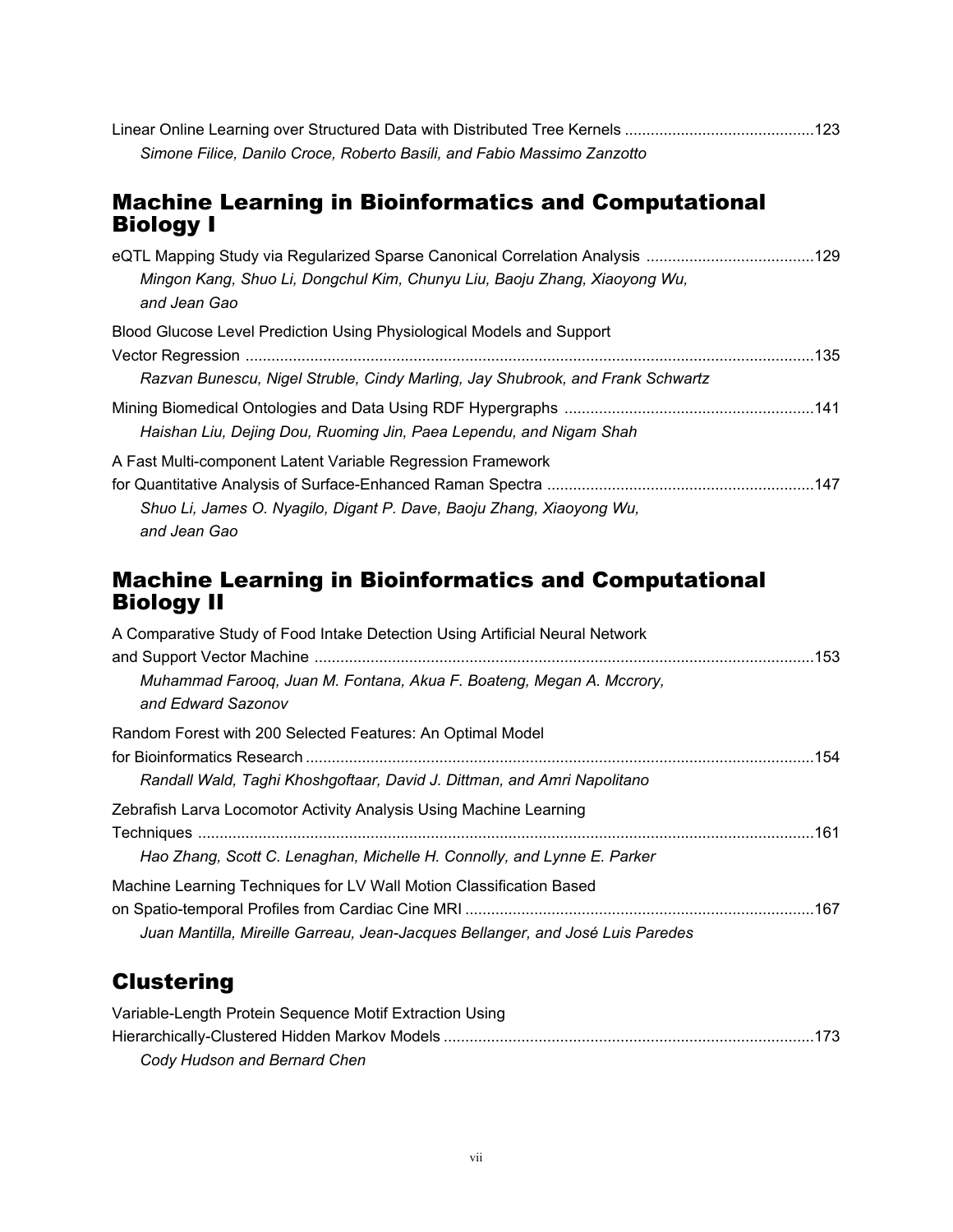| A Latent Semantic Approach to XML Clustering by Content and Structure |  |
|-----------------------------------------------------------------------|--|
|                                                                       |  |
| Gianni Costa and Riccardo Ortale                                      |  |
|                                                                       |  |
| Jonas Degrave, Robin Van Cauwenbergh, Francis Wyffels, Tim Waegeman,  |  |
| and Benjamin Schrauwen                                                |  |

# Machine Learning and Applications

| Nagehan Ilhan and İlule Gündüz Öğüdücü                                                                                               |      |
|--------------------------------------------------------------------------------------------------------------------------------------|------|
| Guang Chen, Feihu Zhang, Daniel Clarke, and Alois Knoll                                                                              |      |
| A First Step towards the Runtime Analysis of Evolutionary Algorithm Adjusted<br>Maxim Buzdalov, Arina Buzdalova, and Anatoly Shalyto |      |
| Partially-Sparse Restricted Boltzmann Machine for Background Modeling<br>Rui Guo and Hairong Qi                                      | .209 |

## Posters - Main Conference

| The SLS-Generated Soft Robotic Hand - An Integrated Approach Using<br>Arne Rost and Stephan Schädle                                         |      |
|---------------------------------------------------------------------------------------------------------------------------------------------|------|
| WMCD: A Situation Aware Multicast Congestion Detection Scheme Using<br>Xiaoming Liu, Henry Nyongesa, and James Connan                       | .221 |
| Coordinated Reinforcement Learning Agents in a Multi-agent Virtual<br><b>William Sause</b>                                                  |      |
| Wenya Feng, Yilin Guo, Xiaoyu Shi, and Yonggan Hou                                                                                          |      |
| Applications of Class-Conditional Conformal Predictor in Multi-class<br>Fan Shi, Cheng Soon Ong, and Christopher Leckie                     |      |
| Omar Alzoubi, Davide Fossati, Sidney D'mello, and Rafael A. Calvo                                                                           |      |
| Application of Neural Networks Based SANARX Model for Identification<br>Juri Belikov, Sven Nõmm, Eduard Petlenkov, and Kristina Vassilieva. |      |

*Juri Belikov, Sven Nõmm, Eduard Petlenkov, and Kristina Vassiljeva*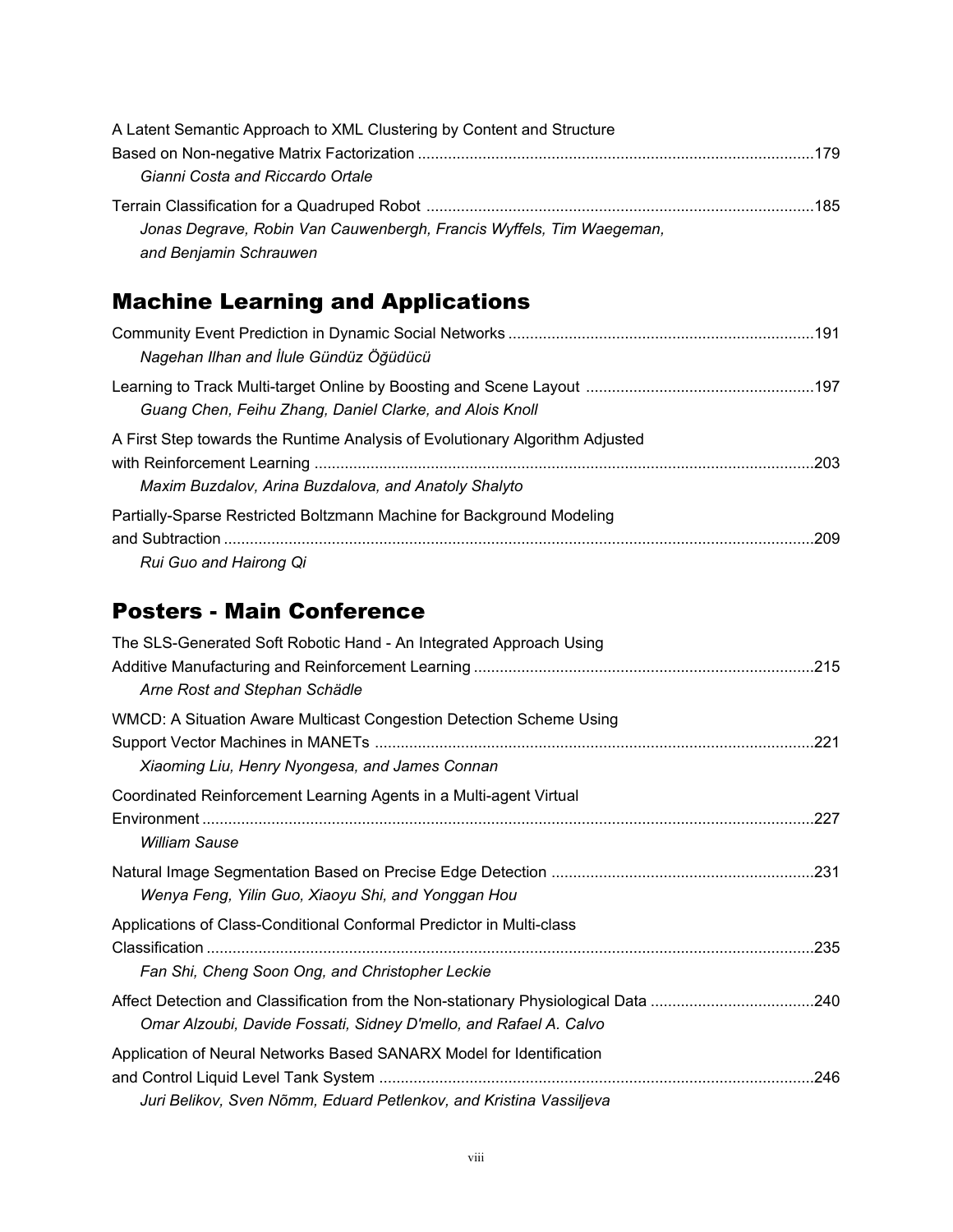| Arm Space Decomposition as a Strategy for Tackling Large Scale Multi-armed                                                                                      |      |
|-----------------------------------------------------------------------------------------------------------------------------------------------------------------|------|
| Neha Gupta, Ole-Christoffer Granmo, and Ashok Agrawala                                                                                                          |      |
| On the Behaviour of Scalarization Methods for the Engagement of a Wet                                                                                           |      |
|                                                                                                                                                                 | .258 |
| Tim Brys, Kristof Van Moffaert, Kevin Van Vaerenbergh, and Ann Nowé                                                                                             |      |
| Random Forest Classification for Hippocampal Segmentation in 3D MR                                                                                              | .264 |
| Rosalia Maglietta, Nicola Amoroso, Stefania Bruno, Andrea Chincarini,<br>Giovanni Frisoni, Paolo Inglese, Sabina Tangaro, Andrea Tateo,<br>and Roberto Bellotti |      |
| A. Fatholahzadeh                                                                                                                                                |      |
| Indicative Support Vector Clustering with Its Application on Anomaly Detection 273<br>Huang Xiao and Claudia Eckert                                             |      |
| Computed Data-Geometry Based Supervised and Semi-supervised Learning                                                                                            |      |
| Elizabeth P. Chou, Fushing Hsieh, and John Capitanio                                                                                                            |      |
| Claudio Saccá, Michelangelo Diligenti, and Marco Gori                                                                                                           |      |
| Claudio Saccá, Michelangelo Diligenti, and Marco Gori                                                                                                           |      |
| Chathra Hendahewa and Chirag Shah                                                                                                                               |      |
| Dynamic Distributed Genetic Algorithm Using Hierarchical Clustering for Flight<br>S. Miyamoto, T. Matsumoto, and K. Yonemoto                                    | .295 |
| Adversarial Spam Detection Using the Randomized Hough Transform-Support                                                                                         | .299 |
| Dave Debarr, Hao Sun, and Harry Wechsler                                                                                                                        |      |
| Machine Learning Techniques Applied to Sensor Data Correction in Building                                                                                       |      |
| Matt K. Smith, Charles C. Castello, and Joshua R. New                                                                                                           |      |
| Salaheddin Alakkari and John James Collins                                                                                                                      |      |
| Discriminative Apprenticeship Learning with Both Preference<br>Dingsheng Luo, Yi Wang, and Xihong Wu                                                            |      |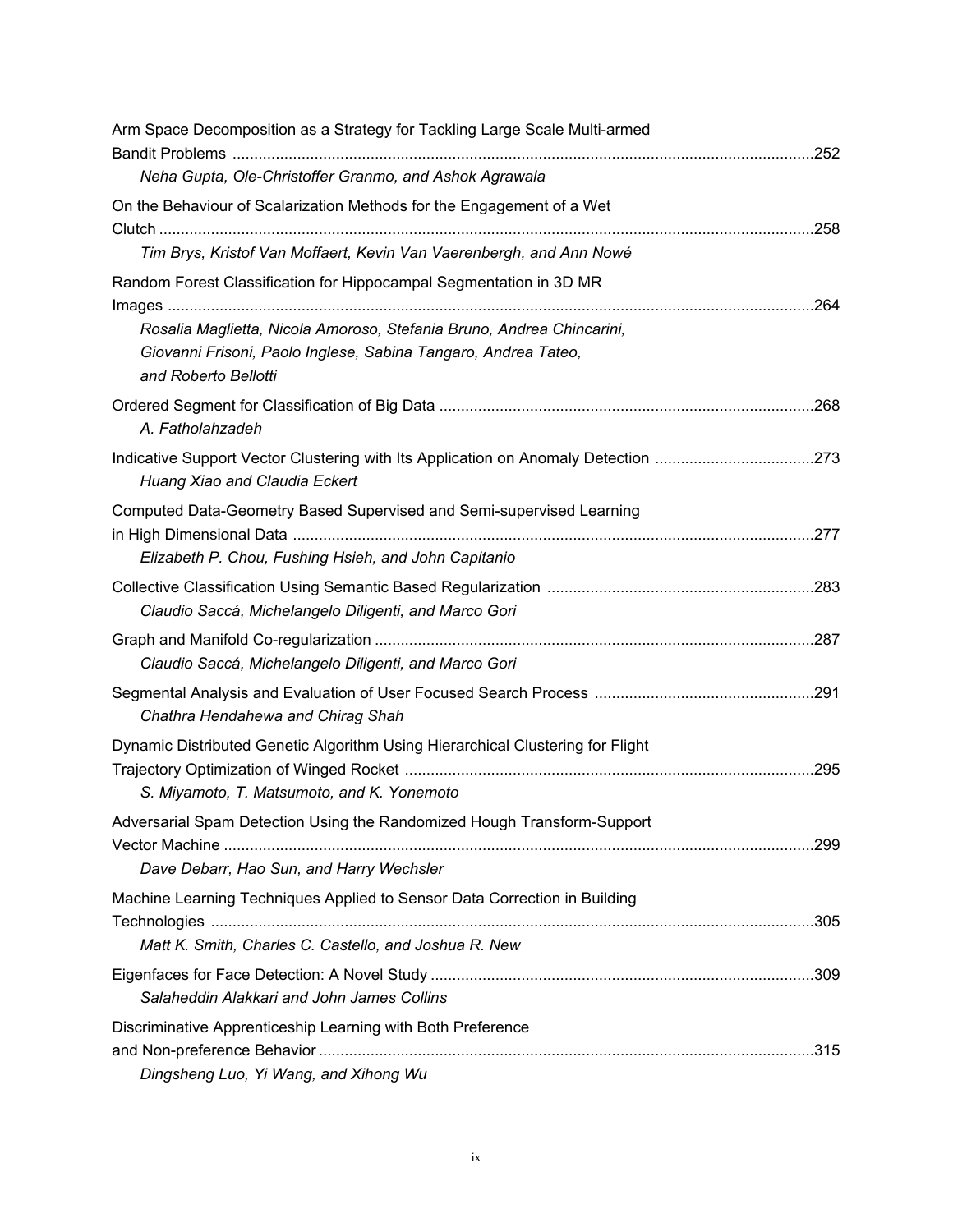| Geeta Aggarwal and Neelima Gupta                                                                                                                                                                                        |  |
|-------------------------------------------------------------------------------------------------------------------------------------------------------------------------------------------------------------------------|--|
| Using Support Vector Machines to Classify Student Attentiveness for<br>Manus Ross, Corey A. Graves, John W. Campbell, and Jung H. Kim                                                                                   |  |
| A Temporal Difference GNG-Based Algorithm That Can Learn to Control<br>Davi C.L. Vieira, Paulo J.L. Adeodato, and Paulo M. Gonçalves Júnior                                                                             |  |
| Alejandro Correa Bahnsen, Aleksandar Stojanovic, Djamila Aouada,<br>and Björn Ottersten                                                                                                                                 |  |
| Event Causality Identification Using Conditional Random Field in Geriatric<br>Saeed Mehrabi, Anand Krishnan, Eric Tinsley, Jon Sligh, Natalie Crohn,<br>Heather Bush, Jason Depasquale, Jean Bandos, and Mathew Palakal |  |
| Dong Nie, Lingzi Hong, and Tingshao Zhu                                                                                                                                                                                 |  |
| Tom Johnsten, Samy Alihamad, Ashwin Kannalath, and Ryan G. Benton                                                                                                                                                       |  |
| <b>Olivier Fercog</b>                                                                                                                                                                                                   |  |
| Fernando Gutierrez, Dejing Dou, Adam Martini, Stephen Fickas, and Hui Zong                                                                                                                                              |  |
| Empirical Evaluation of Profile Characteristics for Gender Classification<br>Jalal S. Alowibdi, Ugo A. Buy, and Philip Yu                                                                                               |  |
| Determining Potential Yeast Longevity Genes via PPI Networks<br>Bernard Chen, Roshan Doolabh, and Fusheng Tang                                                                                                          |  |
| Md. Ashad Alam and Kenji Fukumizu                                                                                                                                                                                       |  |
| Protein Local Tertiary Structure Prediction Using the Adaptively-Branching<br>Bernard Chen, Cody Hudson, Aaron Crawford, and Minwoo Kim                                                                                 |  |
| Data Analysis, Discharge Classifications, and Predictions of Hydrological<br>Maqbool Ali, Ali Mustafa Qamar, and Bilal Ali                                                                                              |  |
| Omar K. Shoukry and Magda B. Fayek                                                                                                                                                                                      |  |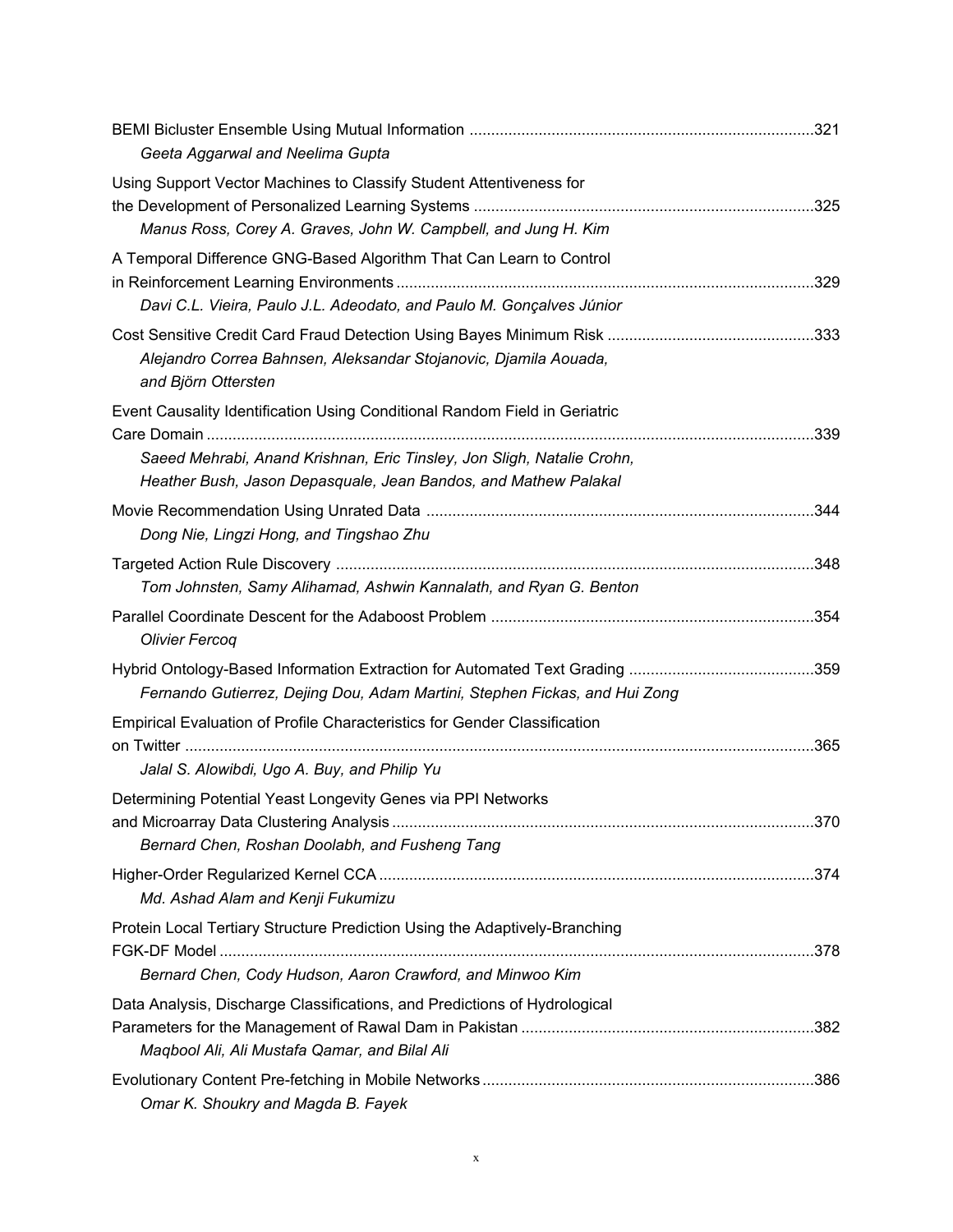| Learning the Dynamic Process of Inhibition and Task Switching in Robotics<br>Matteo Menna, Mario Gianni, and Fiora Pirri                               |  |
|--------------------------------------------------------------------------------------------------------------------------------------------------------|--|
| Chirine Wolley and Mohamed Quafafou                                                                                                                    |  |
| Incorporating Categorical Information for Enhanced Probabilistic Trajectory<br>Juergen Wiest, Felix Kunz, Ulrich Kreßel, and Klaus Dietmayer           |  |
| Daniela Pohl, Abdelhamid Bouchachia, and Hermann Hellwagner                                                                                            |  |
| Eric V. Strobl and Shyam Visweswaran                                                                                                                   |  |
| Comparative Analysis on the Stability of Feature Selection Techniques Using<br>Randall Wald, Taghi Khoshgoftaar, Ahmad Abu Shanab, and Amri Napolitano |  |
| Marian George, Nagia Ghanem, and M.A. Ismail                                                                                                           |  |
| An Incremental Parallel Particle Swarm Approach for Classification Rule<br>Kaveh Hassani and Won-Sook Lee                                              |  |
| Jose Hurtado, Napat Taweewitchakreeya, Xue Kong, and Xingquan Zhu                                                                                      |  |
| Phrase Based Topic Modeling for Semantic Information Processing<br>Zhiguo Yu, Todd R. Johnson, and Ramakanth Kavuluru                                  |  |
|                                                                                                                                                        |  |

| <b>Author Index - Volume 1</b> |  |  |  |
|--------------------------------|--|--|--|
|--------------------------------|--|--|--|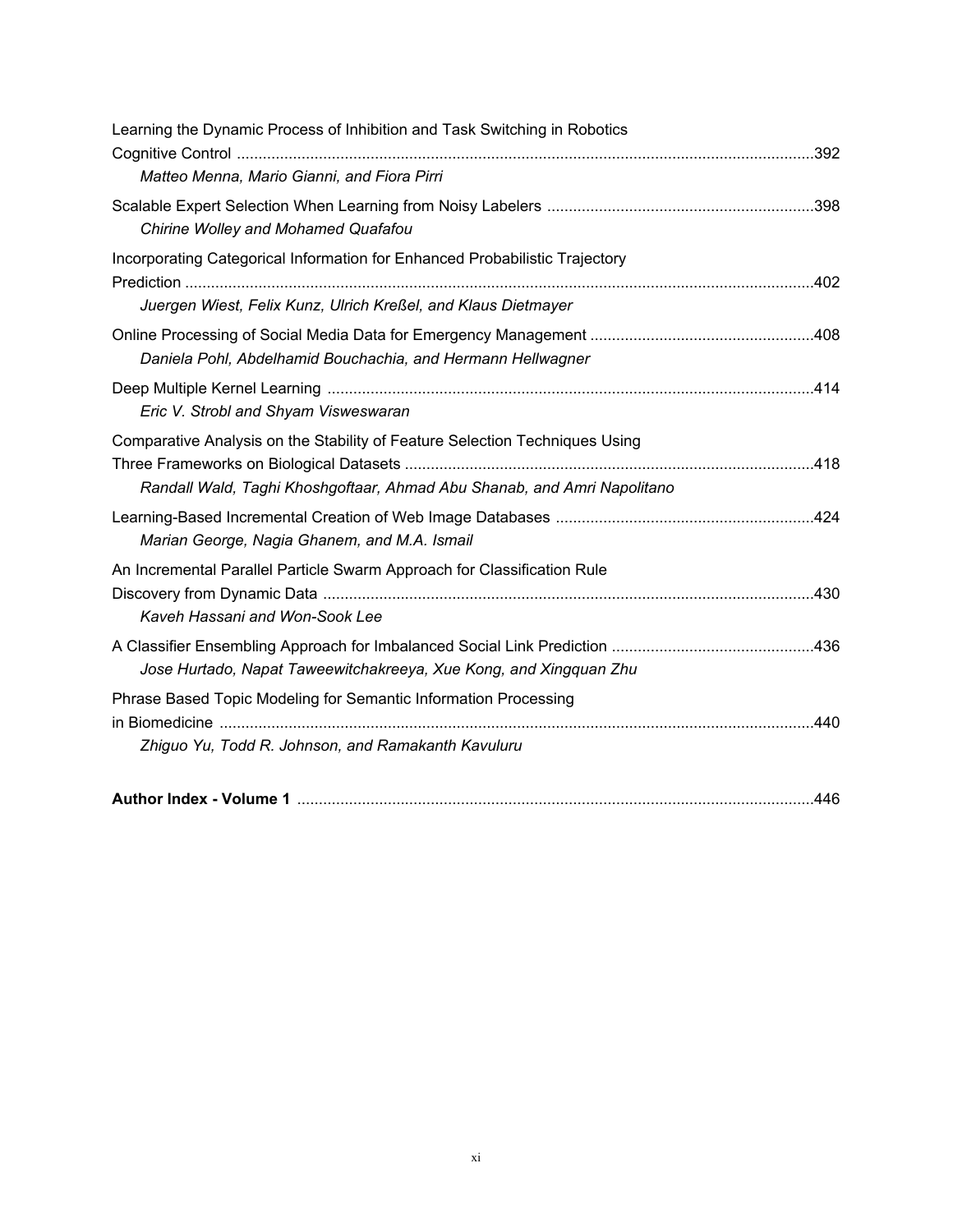# **2013 12th International Conference on Machine Learning and Applications**

# **(ICMLA 2013)**

**Miami, Florida, USA 4-7 December 2013**

**Volume 2 Pages 1-581** 



**IEEE Catalog Number: CFP13592-POD ISBN:** 

**978-1-4799-4155-1**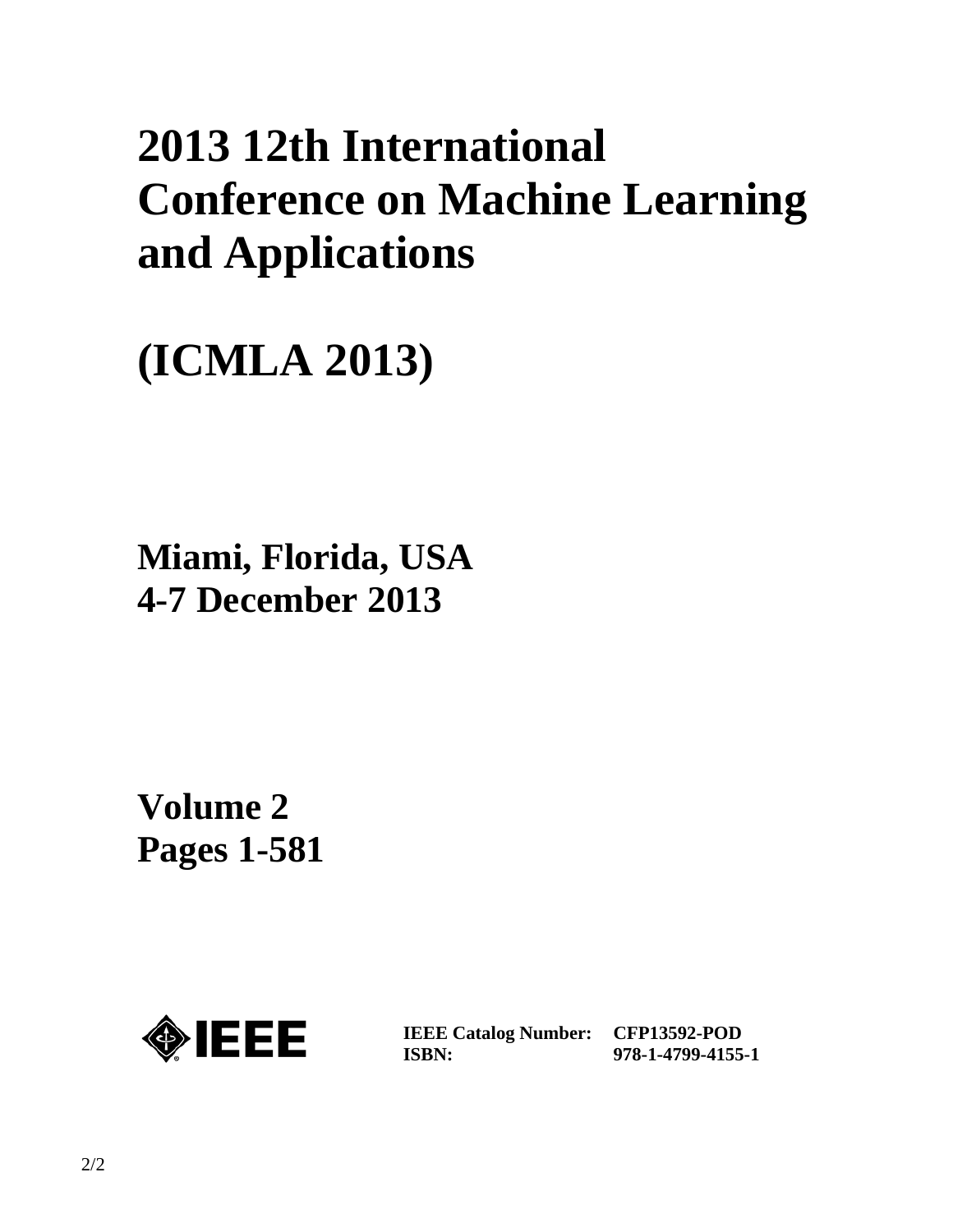# 2013 12th International Conference on Machine Learning and Applications

# ICMLA 2013

# Table of Contents

# Volume - 2

| <b>Special Sessions and Workshops</b> |  |
|---------------------------------------|--|
|                                       |  |

### 01. Special Session: Adaptive and Dynamic Modelling in Non-stationary Environments

| Edwin Lughofer, Carlos Cernuda, and Mahardhika Pratama                                                                                           |  |
|--------------------------------------------------------------------------------------------------------------------------------------------------|--|
| Design of Chaos-Based Communication System with Use of<br>Gerasimos G. Rigatos                                                                   |  |
| Evolving Dynamic Forecasting Model for Foreign Currency Exchange Rates<br>Gul Muhammad Khan, Durre Nayab, S. Ali Mahmud, and Haseeb Zafar        |  |
| Stable On-Line Learning with Optimized Local Learning, But Minimal Change<br>Andreas Buschermöhle and Werner Brockmann                           |  |
| On-Line Incremental Learning for Unknown Conditions during Assembly<br>Navarro Gonzalez Jose Luis, Lopez Juarez Ismael, and Ordaz Hernandez Keny |  |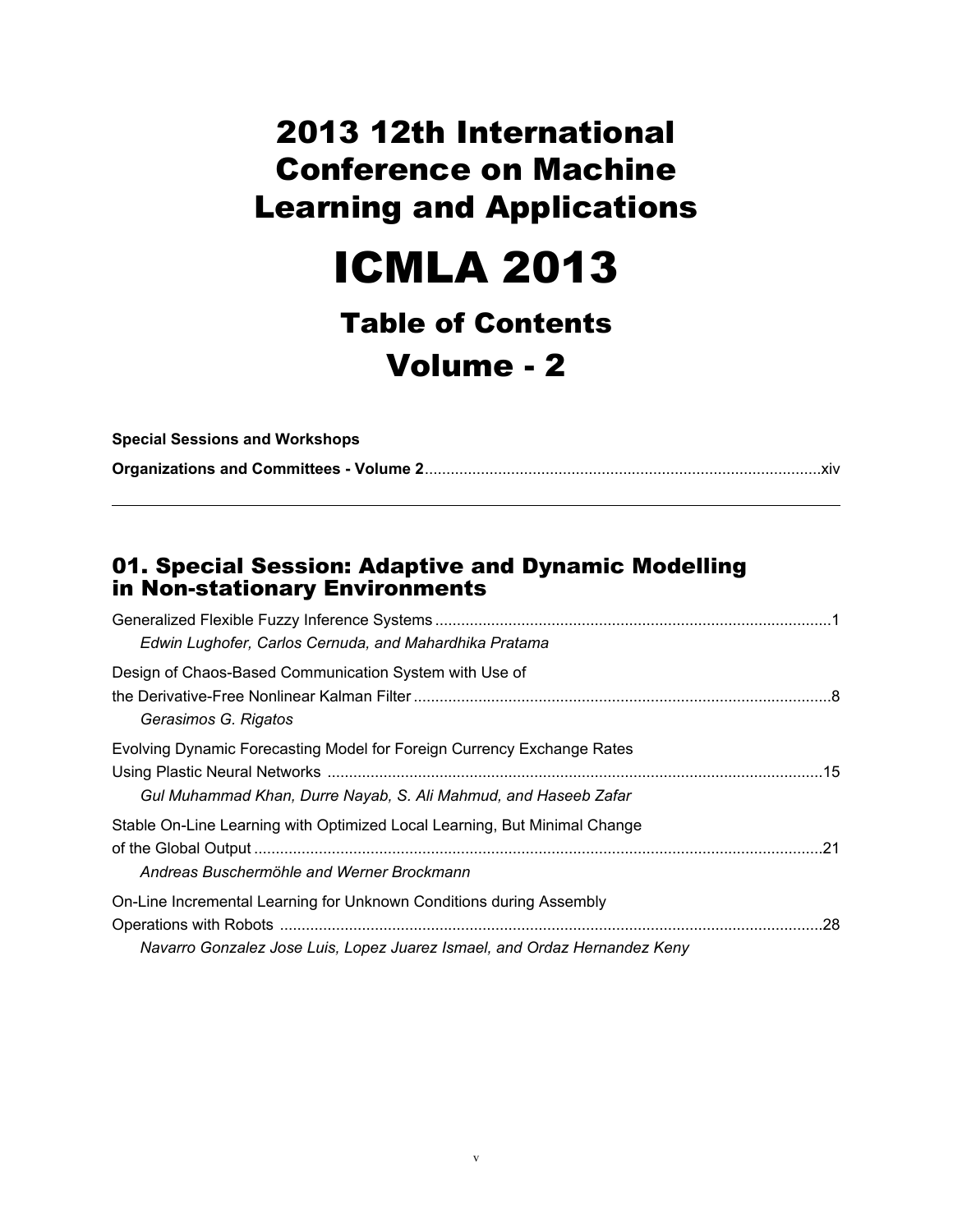### 02. Special Session: Machine Learning Challenges in Cyber Security Applications

| Justin E. Doak, Joe Ingram, Jeffery Shelburg, Joshua Johnson,<br>and Brandon R. Rohrer                                                                                                   |  |
|------------------------------------------------------------------------------------------------------------------------------------------------------------------------------------------|--|
| Loai Zomlot, Sathya Chandran, Doina Caragea, and Xinming Ou                                                                                                                              |  |
| Streaming Malware Classification in the Presence of Concept Drift and Class<br>W. Philip Kegelmeyer, Ken Chiang, and Joe Ingram                                                          |  |
| An Evaluation of Machine Learning Methods to Detect Malicious SCADA<br>Justin M. Beaver, Raymond C. Borges-Hink, and Mark A. Buckner                                                     |  |
| PACE: Pattern Accurate Computationally Efficient Bootstrapping for Timely<br>Nikki McNeil, Robert A. Bridges, Michael D. Iannacone, Bogdan Czejdo,<br>Nicolas Perez, and John R. Goodall |  |

#### 03. Special Session: Machine Learning Applications in Software Engineering

| Shadi Banitaan and Mamdouh Alenezi                                                                                              |  |
|---------------------------------------------------------------------------------------------------------------------------------|--|
| Daniel Fried, Zhen Li, Ali Jannesari, and Felix Wolf                                                                            |  |
| Identifying Effective Test Cases through K-Means Clustering for Enhancing<br>Yulei Pang, Xiaozhen Xue, and Akbar Siami Namin    |  |
| An Empirical Study on Wrapper-Based Feature Selection for Software<br>Huanjing Wang, Taghi M. Khoshgoftaar, and Amri Napolitano |  |
| Learning Finite-State Machines: Conserving Fitness Function Evaluations<br>Daniil Chivilikhin and Vladimir Ulyantsev            |  |
| Hamza Onoruoiza Salami and Moataz Ahmed                                                                                         |  |
| Objective Re-weighting to Guide an Interactive Search Based Software<br>Bogdan Marculescu, Robert Feldt, and Richard Torkar     |  |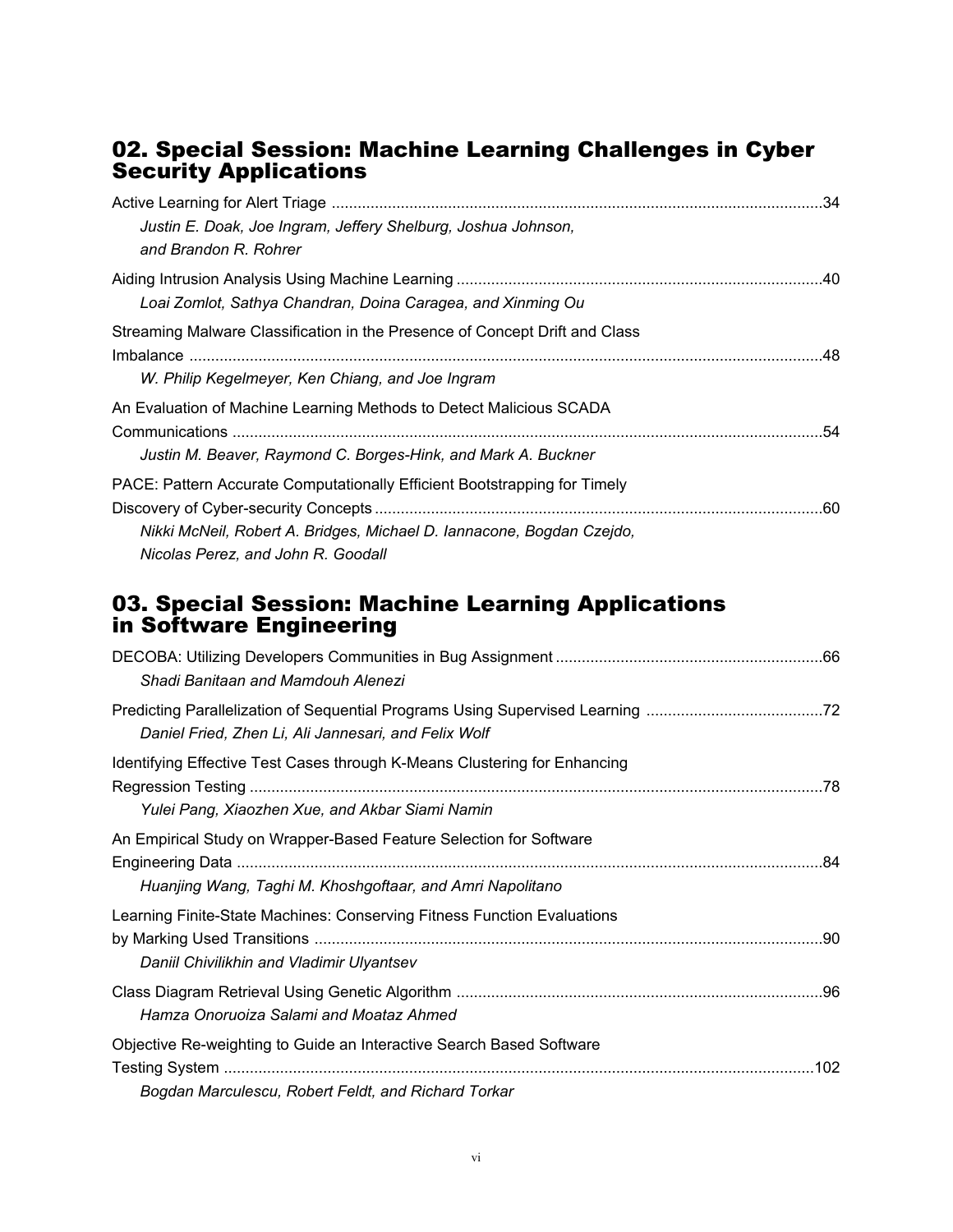| Worst-Case Execution Time Test Generation for Augmenting Path Maximum |  |
|-----------------------------------------------------------------------|--|
|                                                                       |  |
| Viktor Arkhipov, Maxim Buzdalov, and Anatoly Shalyto                  |  |

# 04. Special Session: Machine Learning for Predictive Models

| Mamdouh Alenezi and Shadi Banitaan                                                                                                                                          |  |
|-----------------------------------------------------------------------------------------------------------------------------------------------------------------------------|--|
| Mohammad Azzeh and Ali Bou Nassif                                                                                                                                           |  |
| Ensemble Feature Selection Methods for a Better Regularization of the Lasso<br><b>Adel Aloraini</b>                                                                         |  |
| Rushdi Shams and Robert E. Mercer                                                                                                                                           |  |
| Julia Hoxha and Achim Rettinger                                                                                                                                             |  |
| Thomas Ricatte, Gemma Garriga, Rémi Gilleron, and Marc Tommasi                                                                                                              |  |
| Christoph Lassner and Rainer Lienhart                                                                                                                                       |  |
| Very Short Term Load Forecasting Using Cartesian Genetic Programming<br>Gul Muhammad Khan, Faheem Zafari, and S. Ali Mahmud                                                 |  |
| Use of a Feedforward Neural Network for Predicting the Development<br>Cuauhtémoc López-Martín, Arturo Chavoya, and Maria Elena Meda-Campaña                                 |  |
| A Genetic Algorithm to Optimize Lazy Learning Parameters for the Prediction<br>Mirko Kück and Bernd Scholz-Reiter                                                           |  |
| Mahmuda Rahman                                                                                                                                                              |  |
| Fábio José Justo Dos Santos and Heloisa De Arruda Camargo                                                                                                                   |  |
| Virtual Metrology in Semiconductor Manufacturing by Means of Predictive<br>Benjamin Lenz, Bernd Barak, Julia Mührwald, Carolin Leicht, Benjamin Lenz,<br>and Julia Mührwald |  |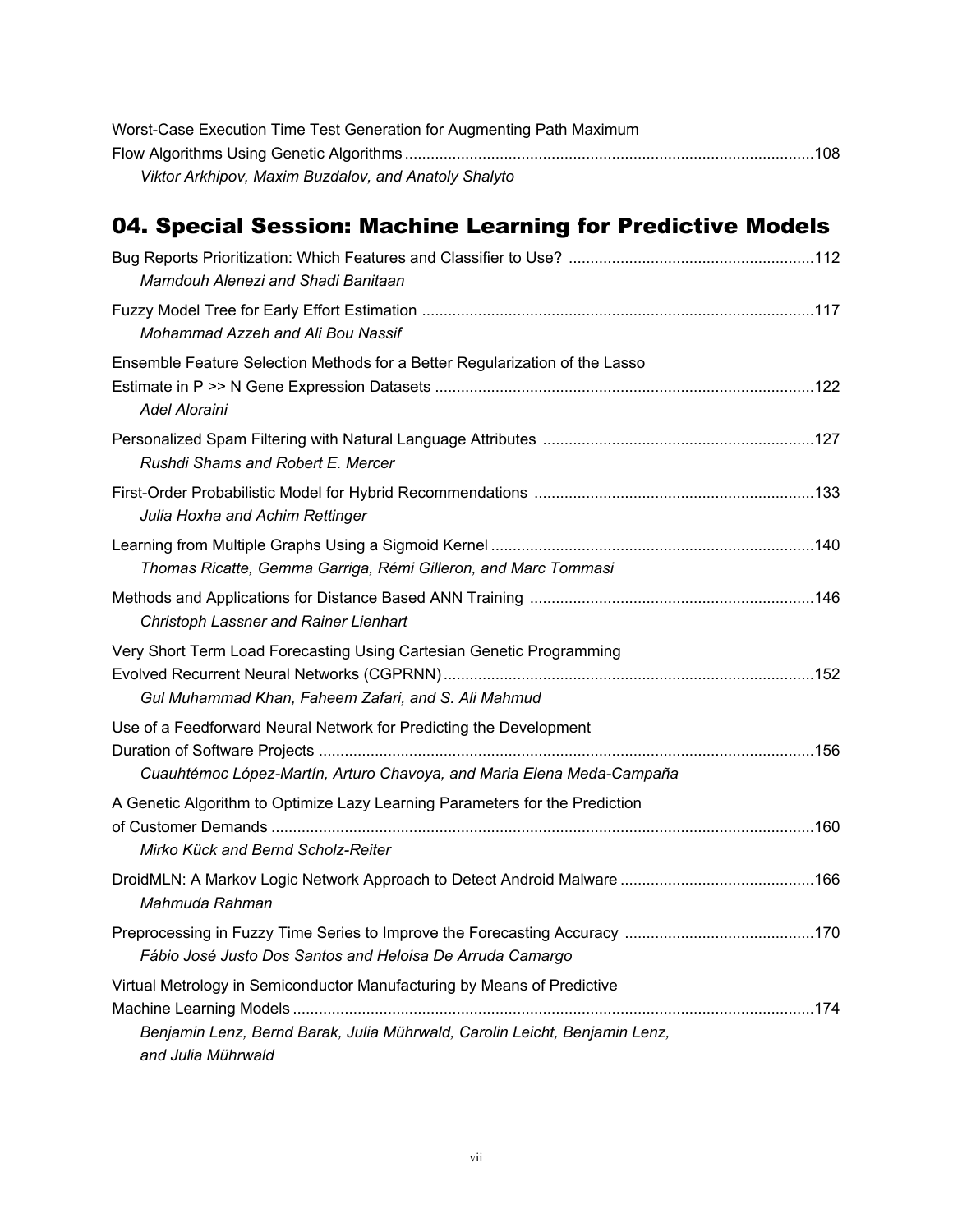| Selective Sampling Designs to Improve the Performance of Classification      |  |
|------------------------------------------------------------------------------|--|
|                                                                              |  |
| Soroosh Ghorbani and Michel C. Desmarais                                     |  |
| Pairwise Clustering by Minimizing the Error of Unsupervised Nearest Neighbor |  |
|                                                                              |  |
| Yingzhen Yang, Xingi Chu, and Thomas S. Huang                                |  |

### 05. Special Session: Machine Learning in Energy Applications

| Permeability Parametrization Using Higher Order Singular Value<br>Sardar Afra and Eduardo Gildin                                                                    |  |
|---------------------------------------------------------------------------------------------------------------------------------------------------------------------|--|
| Quality Classification of Green Pellet Nuclear Fuels Using Radial Basis<br>Benyamin Kusumoputro, Akhmad Faqih, Dede Sutarya, and Lina                               |  |
| Approach to Control of Hybrid Renewable Power System on the Basis<br>V. Ten, B. Matkarimov, and N. Isembergenov                                                     |  |
| Price Forecasting in the Spanish Day-Ahead Electricity Market Using<br>C. Geidel and H. Zareipour                                                                   |  |
| A Hybrid Feature Selection and Generation Algorithm for Electricity Load<br>Anthony Mihirana De Silva, Farzad Noorian, Richard I.A. Davis,<br>and Philip H.W. Leong |  |
| Omer Sesveren and Ramazan Bayindir                                                                                                                                  |  |
| Uraz Yavanoglu, Orhan Kaplan, Gizem Tanis, Hacer Atli, Ozlem Milletsever,<br>and Ugur Inal                                                                          |  |
| Operation Planning of Hydroelectric Systems: Application of Genetic<br>Priscila C. Berbert Rampazzo, Akebo Yamakami, and Fabrício O. De França                      |  |
| Artificial Neural Networks Controller Algorithm Developed for a Brushless DC<br>Ilhami Colak, Murat Sahin, and Zafer Esen                                           |  |
| A Neural Network Approach to Multi-step-ahead, Short-Term Wind Speed<br>Julian L. Cardenas-Barrera, Julian Meng, Eduardo Castillo-Guerra,<br>and Liuchen Chang      |  |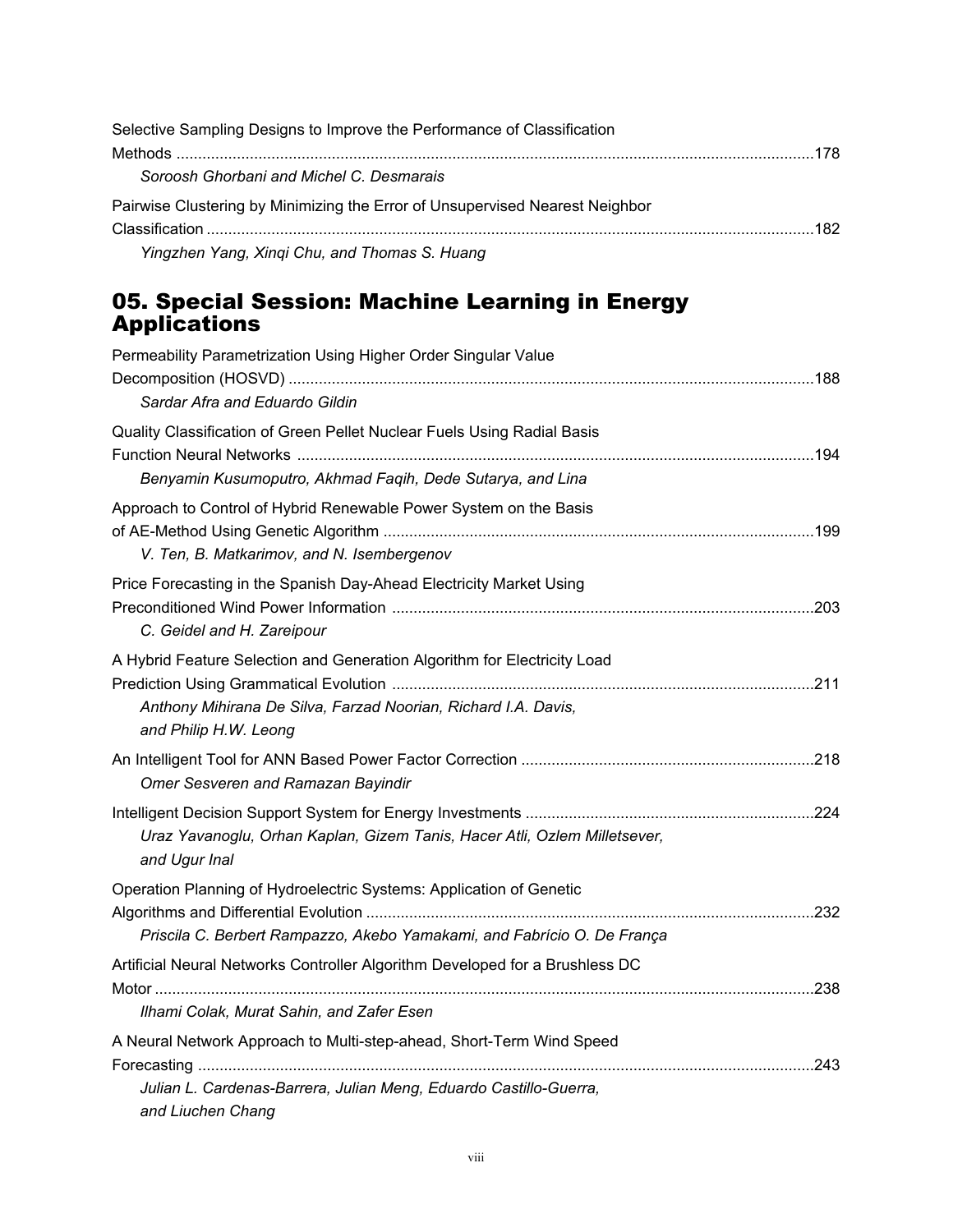| An Evaluation Study on Circuit Parameter Conditions of Neural Network |  |
|-----------------------------------------------------------------------|--|
|                                                                       |  |
| Hidenori Maruta, Masashi Motomura, and Fujio Kurokawa                 |  |

#### 06. Special Session: Machine Learning in Information and System Security Issues

| A Comparative Analysis of Cryptographic Algorithms and Transformation                                    |  |
|----------------------------------------------------------------------------------------------------------|--|
| Isaac De L. Oliveira Filho, Otaciana G.R. Santiago, Anne M.P. Canuto,<br>and Benjamín R.C. Bedregal      |  |
| Tiago A. Almeida and Túlio C. Alberto                                                                    |  |
| Sedef Gunduz, Uraz Yavanoglu, and Seref Sagiroglu                                                        |  |
| Abdulrahman Alarifi, Mansour Alsaleh, Abdulmalik Al-Salman,<br>Abdulmajeed Alswayed, and Ahmad Alkhaledi |  |
| Uraz Yavanoglu, Medine Colak, Busra Caglar, Semra Cakir, Ozlem Milletsever,<br>and Seref Sagiroglu       |  |
| Duygu Sinanc and Uraz Yavanoglu                                                                          |  |

## 07. Special Session: Machine Learning with Multimedia Data

| Ciro Gracia Pons, Xavier Anguera, and Xavier Binefa                        |  |
|----------------------------------------------------------------------------|--|
| Ciro Gracia Pons, Xavier Anguera, and Xavier Binefa                        |  |
| Unsupervised Video Summarization via Dynamic Modeling-Based Hierarchical   |  |
| Karim M. Mahmoud, Nagia M. Ghanem, and Mohamed A. Ismail                   |  |
| Xiaolong Wang, Vincent Ly, Guoyu Lu, and Chandra Kambhamettu               |  |
| EPG Content Recommendation in Large Scale: A Case Study on Interactive     |  |
| Dávid Zibriczky, Zoltán Petres, Márton Waszlavik, and Domonkos Tikk        |  |
| A Multimodal Approach to Song-Level Style Identification in Pop/Rock Using |  |
| Ching-Hua Chuan                                                            |  |
|                                                                            |  |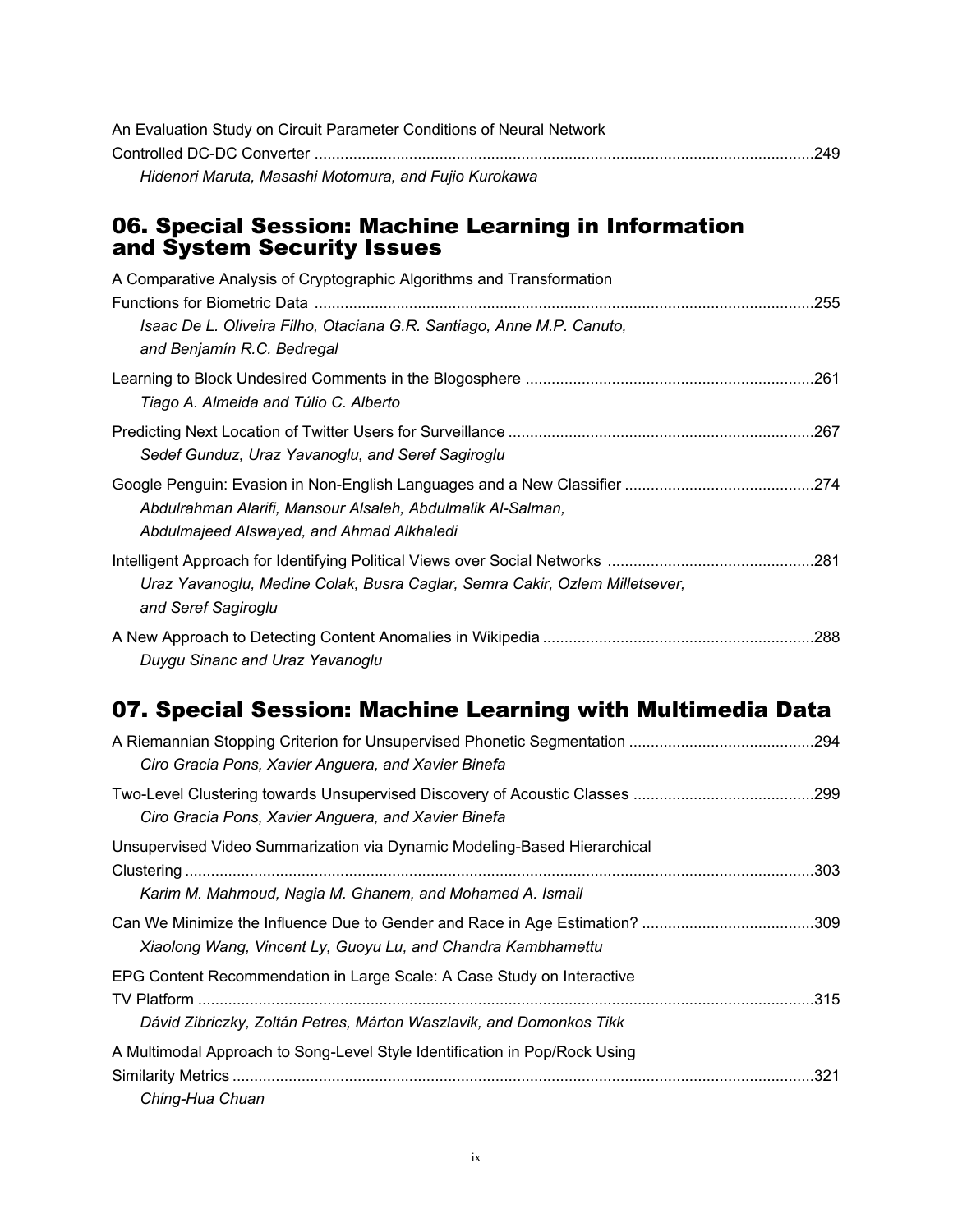# 08. Special Session: Learning on the Web (LW)

| Learning Relevance of Web Resources across Domains to Make                   |  |
|------------------------------------------------------------------------------|--|
|                                                                              |  |
| Julia Hoxha, Peter Mika, and Roi Blanco                                      |  |
| Future Clients' Requests Estimation for Dynamic Resource Allocation in Cloud |  |
|                                                                              |  |
| Jawad Ali, Faheem Zafari, Gul Muhammad Khan, and S. Ali Mahmud               |  |
| Incorporating Game-Theoretic Rough Sets in Web-Based Medical Decision        |  |
|                                                                              |  |
| $line 1 1 1 2 2 3$                                                           |  |

*Jingtao Yao and Nouman Azam*

### 09. Workshop: Machine Learning Algorithms, Systems, and Applications

| Cassiano O. Becker and Paulo A.V. Ferreira                                                                                                  |      |
|---------------------------------------------------------------------------------------------------------------------------------------------|------|
| Shangpeng Sun and Huibing Zhao                                                                                                              |      |
| Mohammad Ali Bagheri, Qigang Gao, and Sergio Escalera                                                                                       |      |
| Ondřej KazíK, Klára Pešková, Jakub Šmíd, and Roman Neruda                                                                                   |      |
| Jianhua Chen and Jian Xu                                                                                                                    |      |
| Advanced Pattern Recognition Approach for Fault Diagnosis of Wind Turbines 368<br>Houari Toubakh, Moamar Sayed-Mouchaweh, and Eric Duviella |      |
| Improved Helper-Objective Optimization Strategy for Job-Shop Scheduling                                                                     | .374 |
| Irina Petrova, Arina Buzdalova, and Maxim Buzdalov                                                                                          |      |
| Evolving Hybrid Neural Fuzzy Network for System Modeling and Time Series                                                                    |      |
| Raul Rosa, Fernando Gomide, and Rosangela Ballini                                                                                           |      |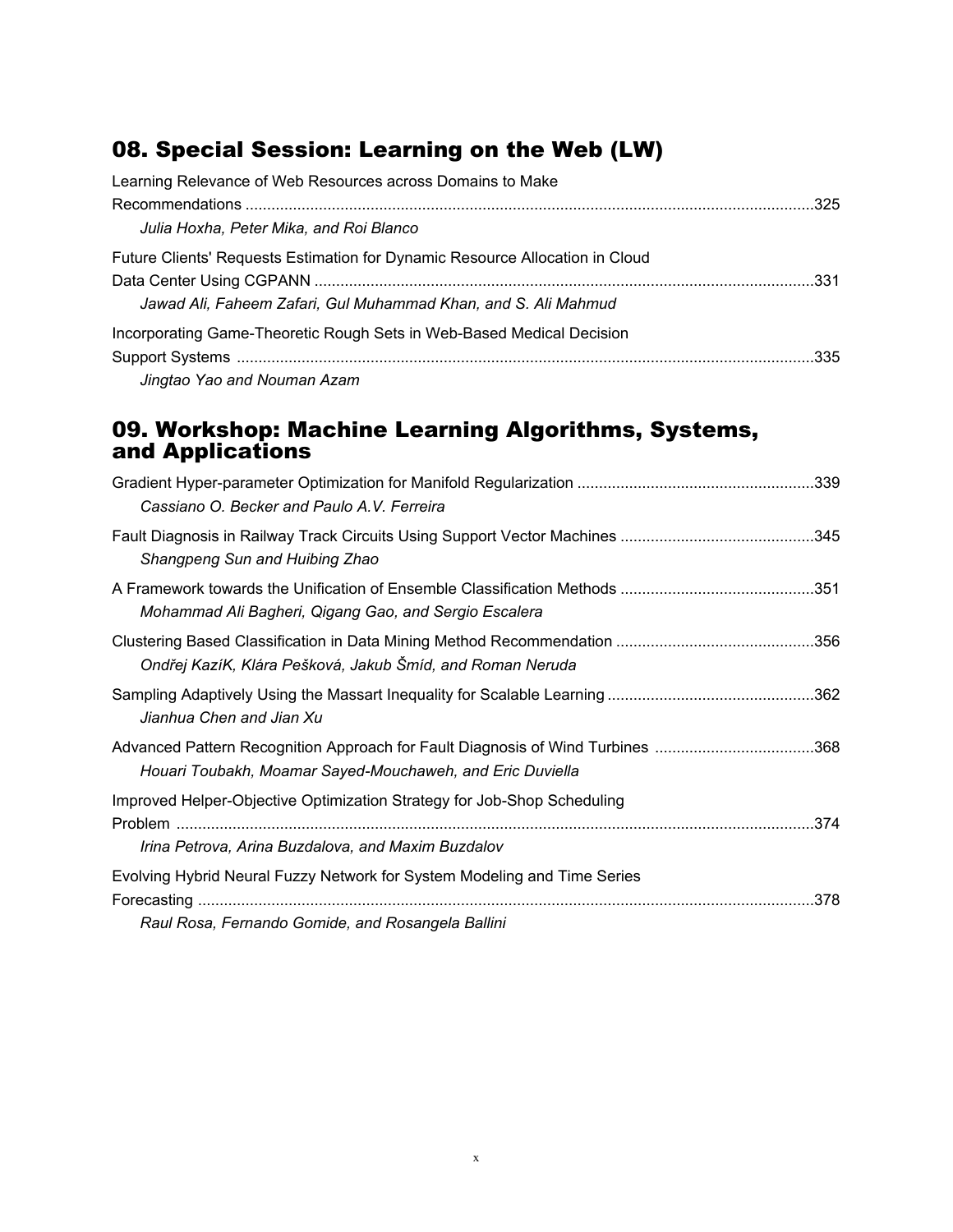### 10. Workshop: Machine Learning and Applications in Health Informatics

| A Multiagent Approach to Ambulance Allocation Based on Social Welfare                                                                                             |  |
|-------------------------------------------------------------------------------------------------------------------------------------------------------------------|--|
| Dean Shaft and Robin Cohen                                                                                                                                        |  |
| A Comprehension Approach for Formalizing Privacy Rules of HIPAA<br>Imran Khan, Moheeb Alwarsh, and Javed I. Khan                                                  |  |
| David J. Dittman, Taghi M. Khoshgoftaar, Randall Wald, and Amri Napolitano                                                                                        |  |
| Contrasting Undersampled Boosting with Internal and External Feature<br>Taghi M. Khoshgoftaar, David J. Dittman, Randall Wald, and Amri Napolitano                |  |
| Gene Expression Profile Classification Using Random Projection and Sparse<br>X. Hang                                                                              |  |
| Random Forests on Ubiquitous Data for Heart Failure 30-Day Readmissions<br>Michael A. Vedomske, Donald E. Brown, and James H. Harrison                            |  |
| Scalable and Locally Applicable Measures of Treatment Variation That Use<br>Michael A. Vedomske, Matthew S. Gerber, Donald E. Brown,<br>and James H. Harrison     |  |
| E. Kañtoch and P. Augustyniak                                                                                                                                     |  |
| Technical Verification of Integrating Wearable Sensors into BSN-Based<br>Eliasz Kañtoch                                                                           |  |
| Fernando Lozano                                                                                                                                                   |  |
| Automated Pap Smear Cell Analysis: Optimizing the Cervix Cytological<br>Daniela M. Ushizima, Alessandra H. Gomes, Claudia M. Carneiro,<br>and Andrea G.C. Bianchi |  |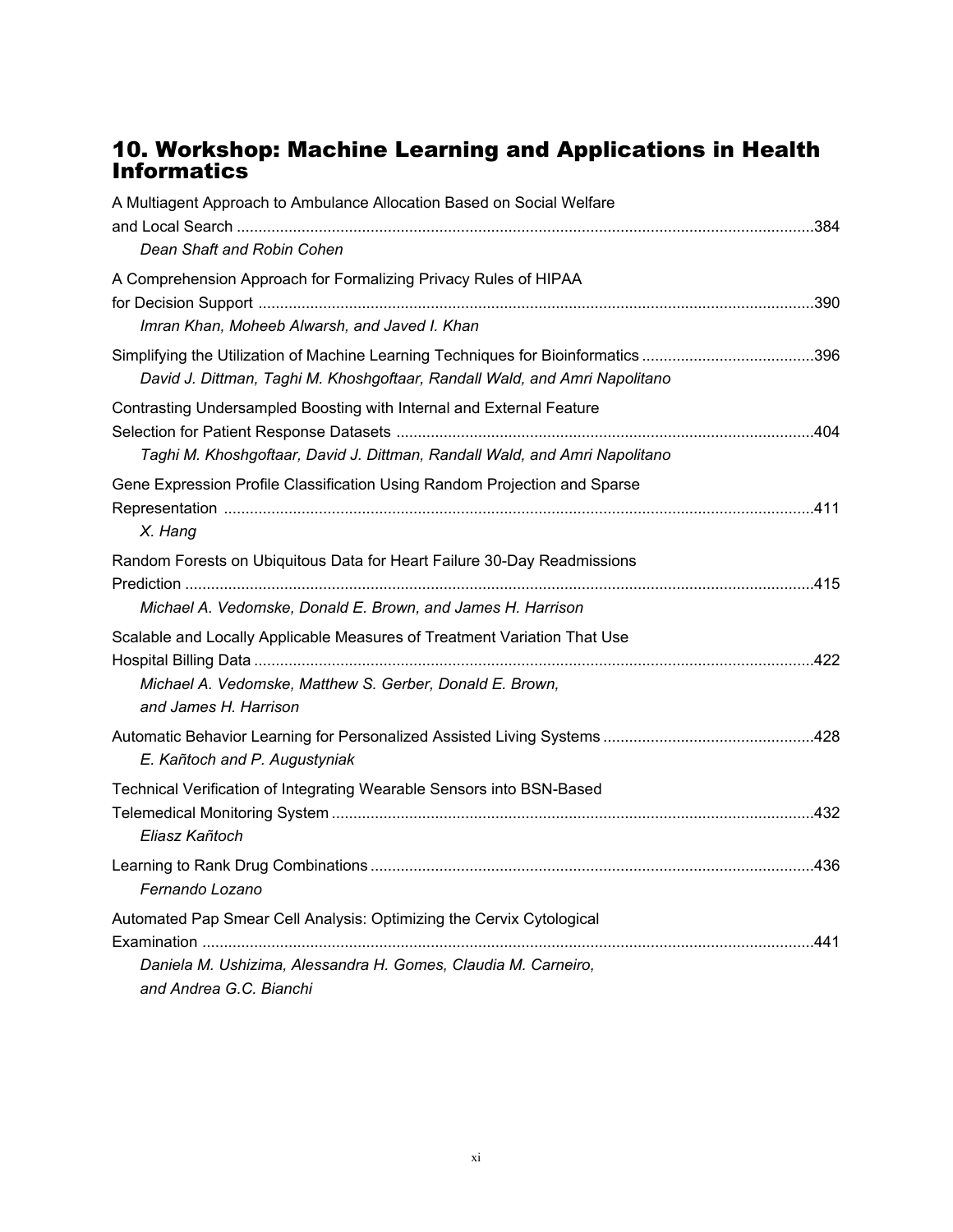# 11. Workshop: Big Data and Data Analytics Applications

| R. Cohen, N. Sardana, K. Rahim, D.Y. Lam, M. Li, O. Maccarthy, E. Woo,<br>J. Zhang, and G. Guo                                                                                  |  |
|---------------------------------------------------------------------------------------------------------------------------------------------------------------------------------|--|
| Yun Lu, Ming Zhao, Guangqiang Zhao, Lixi Wang, and Naphtali Rishe                                                                                                               |  |
| Comparison of Stability for Different Families of Filter-Based                                                                                                                  |  |
| Randall Wald, Taghi Khoshgoftaar, and Amri Napolitano                                                                                                                           |  |
| Matthew Herland, Taghi M. Khoshgoftaar, and Randall Wald                                                                                                                        |  |
| Constrained Motion Particle Swarm Optimization and Support Vector<br>Regression for Non-linear Time Series Regression and Prediction<br>Nicholas I. Sapankevych and Ravi Sankar |  |
| Survey of Data Cleansing and Monitoring for Large-Scale Battery Backup                                                                                                          |  |
| Liz Aranguren Pachano, Taghi M. Khoshgoftaar, and Randall Wald                                                                                                                  |  |
| Huibo Wang, Yun Lu, Yudong Guang, Erik Edrosa, Mingjin Zhang,<br>Raul Camarca, Yelena Yesha, Tajana Lucic, and Naphtali Rishe                                                   |  |
| Hybrid Method for Fast SVM Training in Applications Involving Large Volumes<br>M. Arif Wani                                                                                     |  |

### 12. Special Session: Machine Learning in Visual Information Processing

| SksOpen: Efficient Indexing, Querying, and Visualization of Geo-spatial Big                                                                 |  |
|---------------------------------------------------------------------------------------------------------------------------------------------|--|
| Yun Lu, Mingjin Zhang, Shonda Witherspoon, Yelena Yesha, Yaacov Yesha,<br>and Naphtali Rishe                                                |  |
| Dual Tree Complex Wavelet Transform Based Multiclass Object Classification 501<br>Ashish Khare, Manish Khare, and Rajneesh Kumar Srivastava |  |
| A Robust Unsupervised Feature Learning Framework Using Spatial Boosting                                                                     |  |
| Nam Do-Hoang Le and Minh-Triet Tran<br>Tian Tian, Ishwar Sethi, Delie Ming, Yun Zhang, and Jiayi Ma                                         |  |